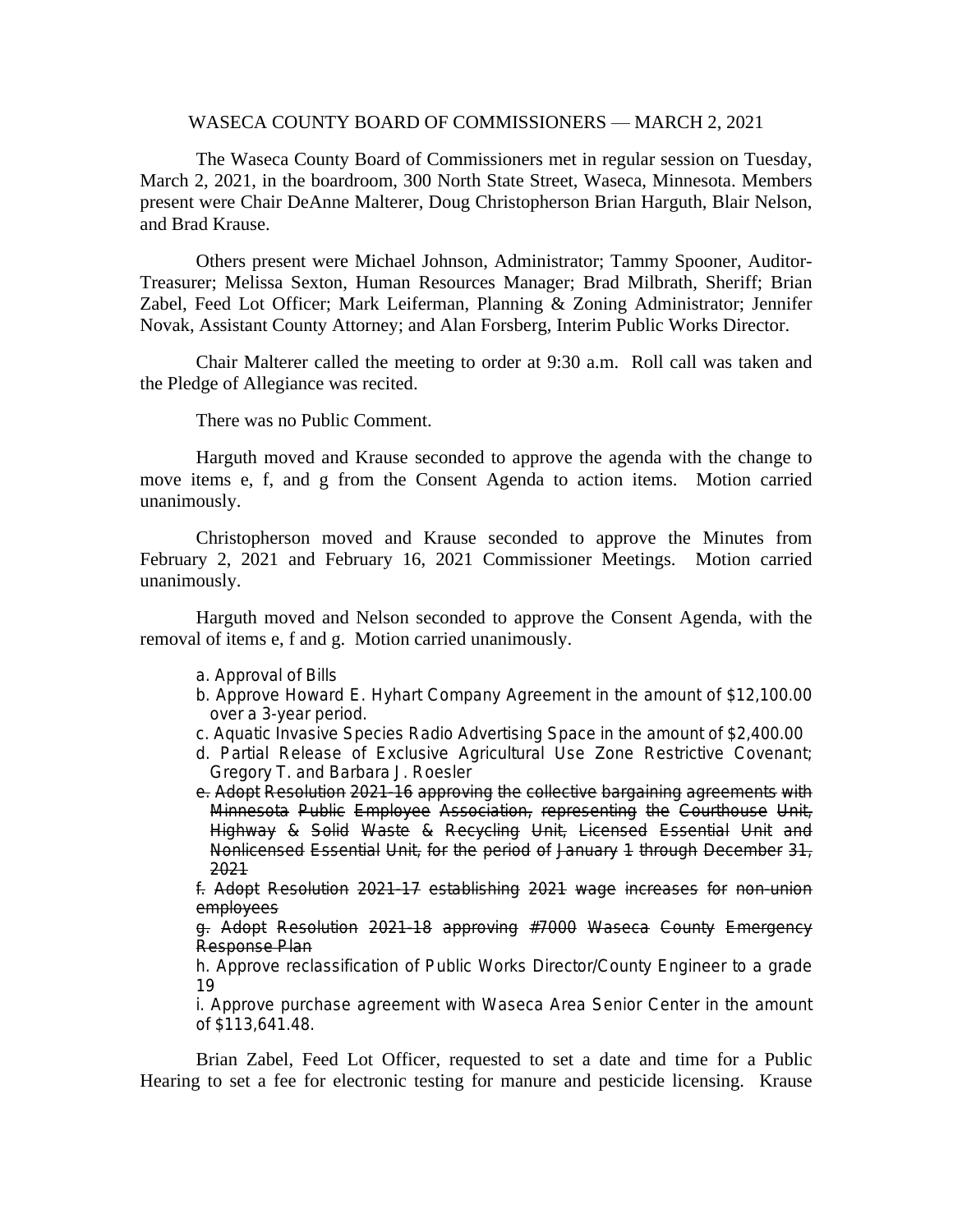moved and Christopherson seconded to set the hearing date for March 16, 2021 at 9:45 a.m. Motion carried unanimously.

At 9:45 a.m., a Public Hearing was held to set a \$250.00 Administrative Forfeiture Fee, plus \$5.00 per day for vehicle or property held by the Sheriff's Office. The Hearing was opened at 9:47 a.m. for public comment. There was no public comment. The Public Hearing was closed at 9:49 a.m. Krause moved and Christopherson seconded to approve the fees as presented. Motion carried unanimously.

Mark Leiferman, Planning & Zoning Administrator, presented a Conditional Use Permit Request for Winegar Family LTD Partnership and Everson Garden LLC for a solar farm in Section 11 of St. Mary Township. Having previously reviewed the findings of fact and criteria, the Board dispensed with the formal readings. Nelson moved and Christopherson seconded to approve the criteria as presented. Motion carried unanimously.

Nelson moved and Krause seconded to approve the Conditional Use Permit for Winegar Family LTD Partnership and Everson Garden LLC. Motion carried unanimously.

Alan Forsberg, Interim Public Works Director, presented bids that were received for a mill and overlay project on CSAH 4, Snake Trail Road. Forsberg recommended awarding the project to the low bidder, Ulland Brothers. Christopherson moved and Nelson seconded to adopt Resolution 2021-15 to award the bid to Ulland Brothers in the amount of \$1,598,987.20. Motion carried unanimously.

### **RESOLUTION # 2021-15**

Whereas, CSAH 4, Snake Trail, from Clear Lake to CSAH 10 pavement is in poor condition and a mill and

overlay is needed to preserve and improve the pavement; and

Whereas, CSAH Regular funds have been budgeted for this work, now

Therefore, this contract is awarded to Ulland Brothers Construction

Alan Forsberg, Interim Public Works Director, requested adoption of a resolution authorizing the County Engineer to acquire right-of-way easements for the CSAH 41 project. Krause moved and Christopherson seconded to adopt Resolution #2021-14 to approve the right-of-way acquisition. Motion carried unanimously.

# **RESOLUTION # 2021-14**

Whereas, CSAH 41 from just south of the railroad tracks is in very poor condition and does not meet State Aid standards, and

Whereas, an additional 16.5' of right of way is needed on both sides of the road to construct the project, now

Therefore, the County Engineer is authorized to acquire this right of way.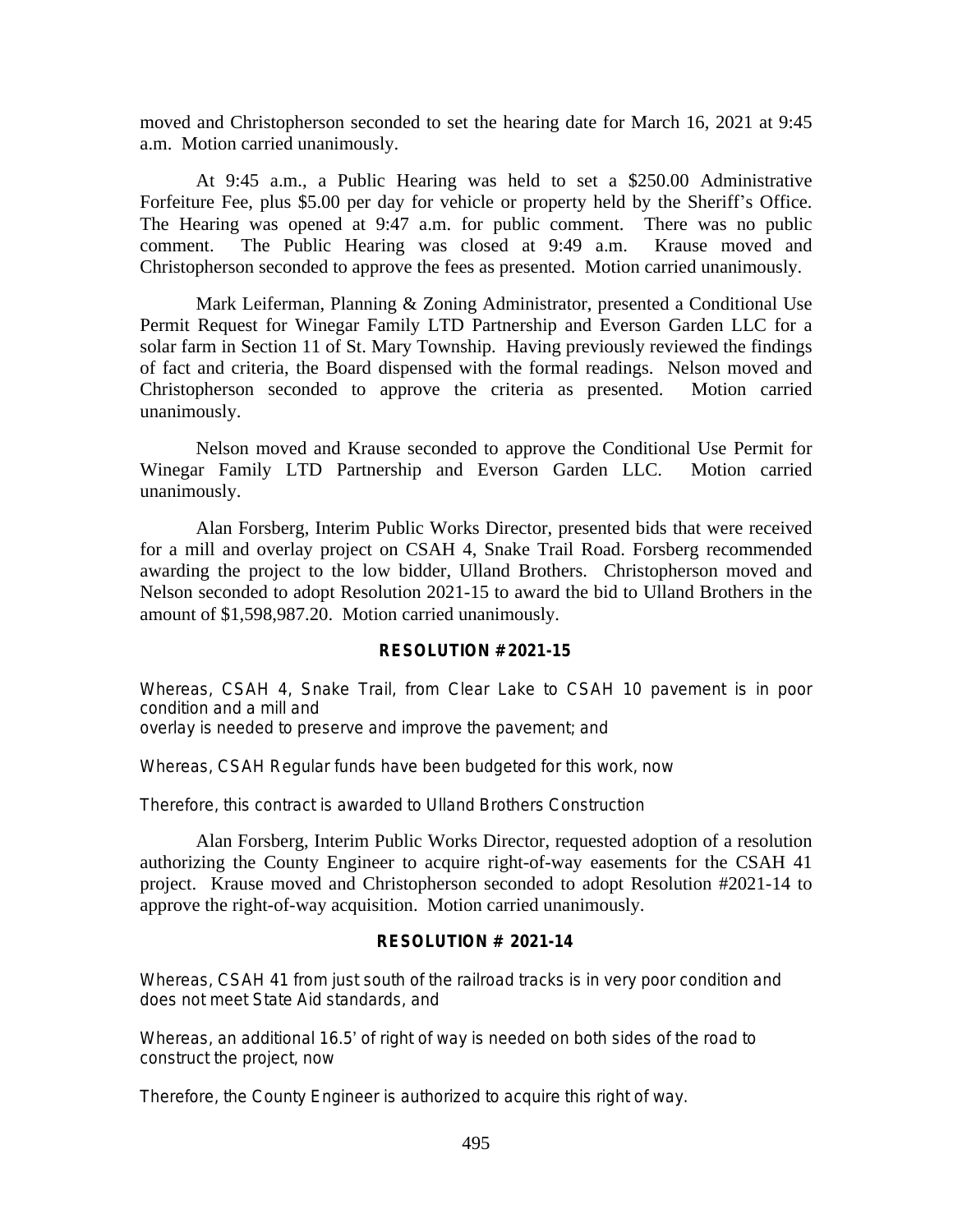Alan Forsberg, Interim Public Works Director, presented bids that were received for asphalt emulsion for seal coating projects. Forsberg recommended awarding the bid to the low bidder, H.G. Meigs, in the amount of \$151,200.00. Harguth moved and Christopherson seconded to adopt Resolution #2021-13 to award the bid. Motion carried unanimously.

# **RESOLUTION # 2021-13**

Whereas, seal coating of bituminous roads is an important maintenance practice which preserves bituminous road pavement, and

Whereas funds have been budgeted for this purchase, now

Therefore resolved, the Waseca County Board of Commissioners awards the contract to H.G. Meigs, the low bidder.

Mr. Forsberg shared information on the following items:

- Motor Grader for Waldorf
- Pup Trailer
- Rubber Tire Roller
- Tractor with Mower and Loader
- Salt Sheds Janesville and New Richland
- Fuel Systems

Michael Johnson provided an administrative update.

Melissa Sexton, Human Resources Manager, provided an HR Update.

Melissa Sexton, Human Resources Manager, gave an overview of the collective bargaining agreements and requested adoption of a resolution to approve agreements. Nelson moved and Harguth seconded to adopt Resolution #2021-16 approve the collective bargaining contracts with the Waseca County Courthouse Unit, Licensed Essential Unit and Non-licensed Essential Unit. Motion carried unanimously.

# **RESOLUTION #2021-16**

**WHEREAS**, the negotiation team representing Waseca County and Minnesota Public Employees Association representing the Waseca County Courthouse Unit, Licensed Essential Unit and Non-licensed Essential Unit, have reached a tentative settlement on the terms of an agreement for the period of January 1, 2021 through December 31, 2021; and

**WHEREAS,** representatives of the Courthouse Unit, Licensed Essential Unit and Nonlicensed Essential Unit, have ratified the agreement; and

**WHEREAS,** the settlement is recommended by the Human Resource Director, Melissa Sexton, and the County Administrator, Michael Johnson.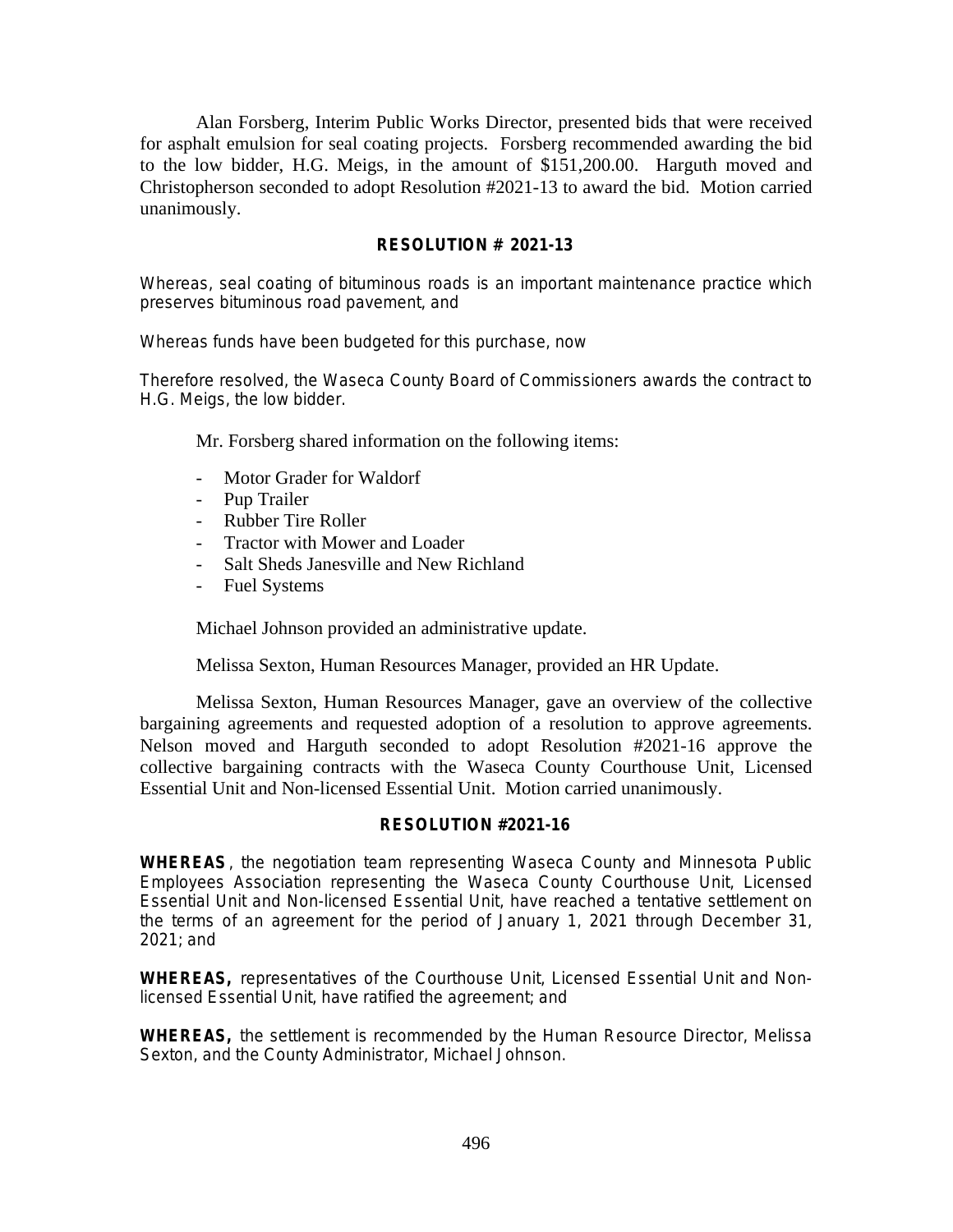**NOW THEREFORE BE IT RESOLVED** , by the Board of Commissioners, in and for the County of Waseca, Minnesota, hereby authorize to execute and implement the terms of the Bargaining Agreements.

Melissa Sexton, Human Resources Manager, requested adoption of a resolution to approve wage increases for non-union employees, to mirror the union contracts. Harguth moved and Christopherson seconded to adopt Resolution 2021-17. Motion carried unanimously.

# **RESOLUTION #2021-17**

**WHEREAS,** the Board established an intent to maintain a competitive compensation schedule for County employees within the County's Classification and Compensation system; and,

**WHEREAS**, the compensation adjustments of non-union employees, unclassified employees, appointed positions and department heads for 2021 need to be established; and,

**WHEREAS**, the Human Resource Director has recommended to the Waseca County Board of Commissioners that the potential salary adjustments of non-union employees, unclassified employees, appointed positions and department heads be increased as described below, except for specific exclusions as are on file in Human Resources:

**NOW, THEREFORE, BE IT RESOLVED** that effective March 2, 2021, non-union employees, unclassified employees, appointed positions and department heads shall be adjusted as follows: Eligible employees shall receive a 1.5% general wage adjustment within their salary grade, effective at the beginning of the first full pay period following January 1, 2021. Employees' wages will be adjusted by 1.0% within their salary grade, effective at the beginning of the first full pay period in March 2021. In no event may an employee move beyond the max pay of the pay grade; and,

**BE IT FURTHER RESOLVED** that the 2021 Salary Ranges for the Waseca County Classification and Compensation Plan shall be adjusted by .5% general increase with an adjustment to the spread of the min and max to 30%, effective January 1, 2021.

Melissa Sexton, Human Resources Manager, requested adoption of a resolution to adopt an Emergency Response Plan for Waseca County. Nelson moved and Christopherson seconded to adopt Resolution 2021-18 approving the Emergency Response Plan. Motion carried unanimously.

# **RESOLUTION #2021-18**

**WHEREAS,** the Waseca County Board of Commissioners has authority to establish and revise county personnel policies; and

**WHEREAS,** this policy recommendation has been reviewed in consultation with the management team, and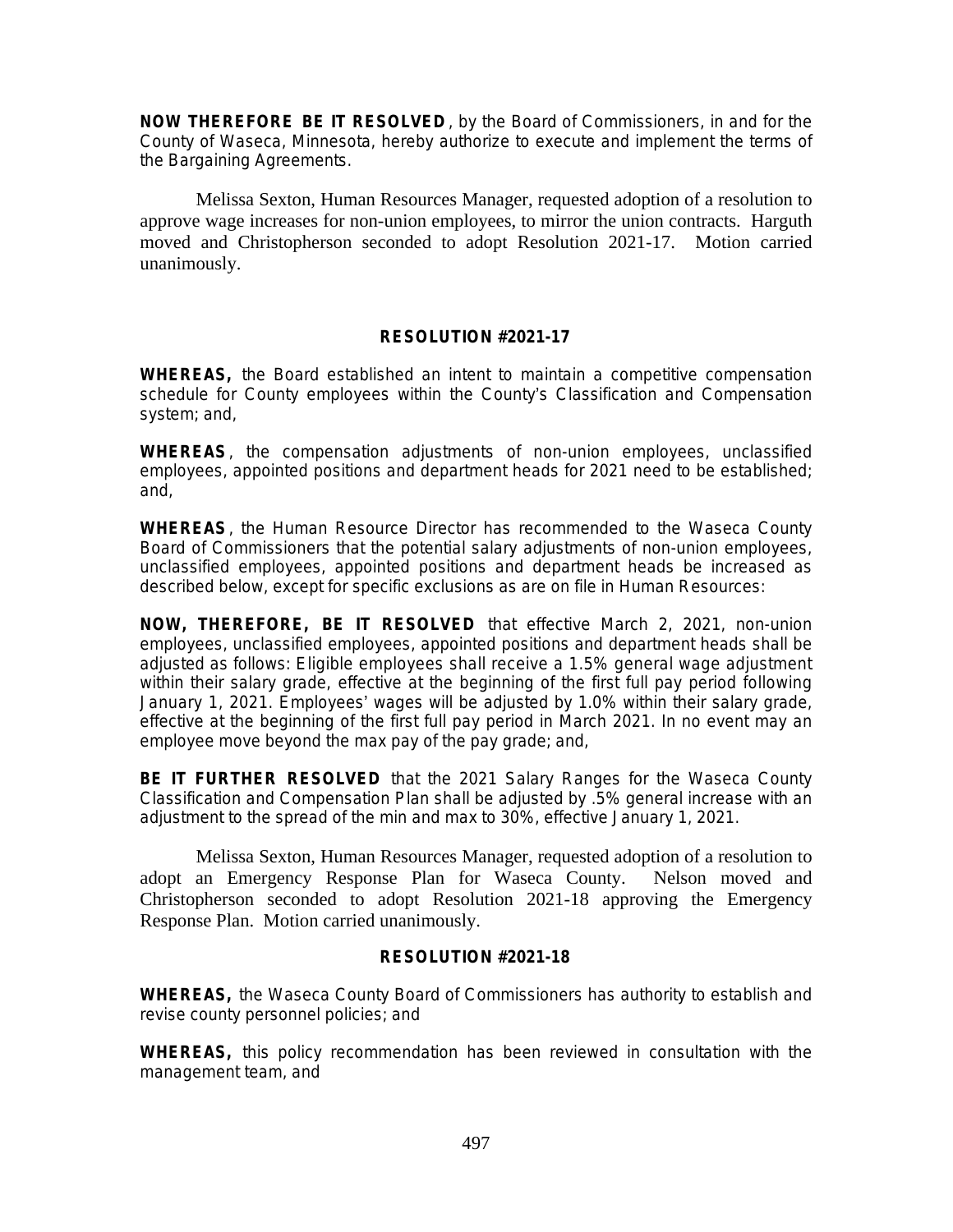**WHEREAS,** the County Human Resources Department recommends the adoption of the Emergency Response Plan to establish a continuing state of readiness for the protection of Waseca County employees and the public in all Waseca County buildings in an event of an emergency situation.

**NOW, THEREFORE, BE IT RESOLVED** Waseca County shall adopt the following personnel policy effective March 2, 2021:

SECTION: HEALTH, SAFETY & EMERGENY

1. #7000 Waseca County Emergency Response Plan

Commissioner Reports were shared.

Nelson moved and Krause seconded to close the meeting at 10:44 a.m. per M.S.13.D.05, sub. 3(a) to conduct a performance review of Michael Johnson, County Administrator. Motion carried unanimously. The closed session ended at 11:39 a.m.

Christopherson moved and Nelson seconded to follow the strategy as discussed in the closed session. Motion carried unanimously.

Having no further county board business, Krause moved and Harguth seconded the motion to adjourn the meeting. Motion carried unanimously and meeting adjourned at 11:40 a.m.

> DeAnne Malterer, Chairperson Waseca County Board of Commissioners

\_\_\_\_\_\_\_\_\_\_\_\_\_\_\_\_\_\_\_\_\_\_\_\_\_\_\_\_\_\_\_\_

ATTEST:

\_\_\_\_\_\_\_\_\_\_\_\_\_\_\_\_\_\_\_\_\_\_\_\_\_\_\_\_\_ Tamara J. Spooner, Clerk Waseca County Auditor/Treasurer

The following bills were audited and allowed:

| A.H. HERMEL COMPANY                  | \$511.11 |
|--------------------------------------|----------|
| ADV CORRECTIONAL HEALTHCARE INC      | 3,119.70 |
| <b>ASSOC OF MN COUNTIES</b>          | 258.00   |
| AVENU ENTERPRISE SOLUTIONS LLC       | 720.00   |
| <b>BOMGAARS SUPPLY</b>               | 343.36   |
| <b>BOSS SUPPLY OF JANESVILLE INC</b> | 221.45   |
| <b>CDW GOVERNMENT INC</b>            | 307.31   |
| <b>COLE PAPERS INC</b>               | 347.00   |
| CONSOLIDATED COMMUNICATIONS MN       | 69.70    |